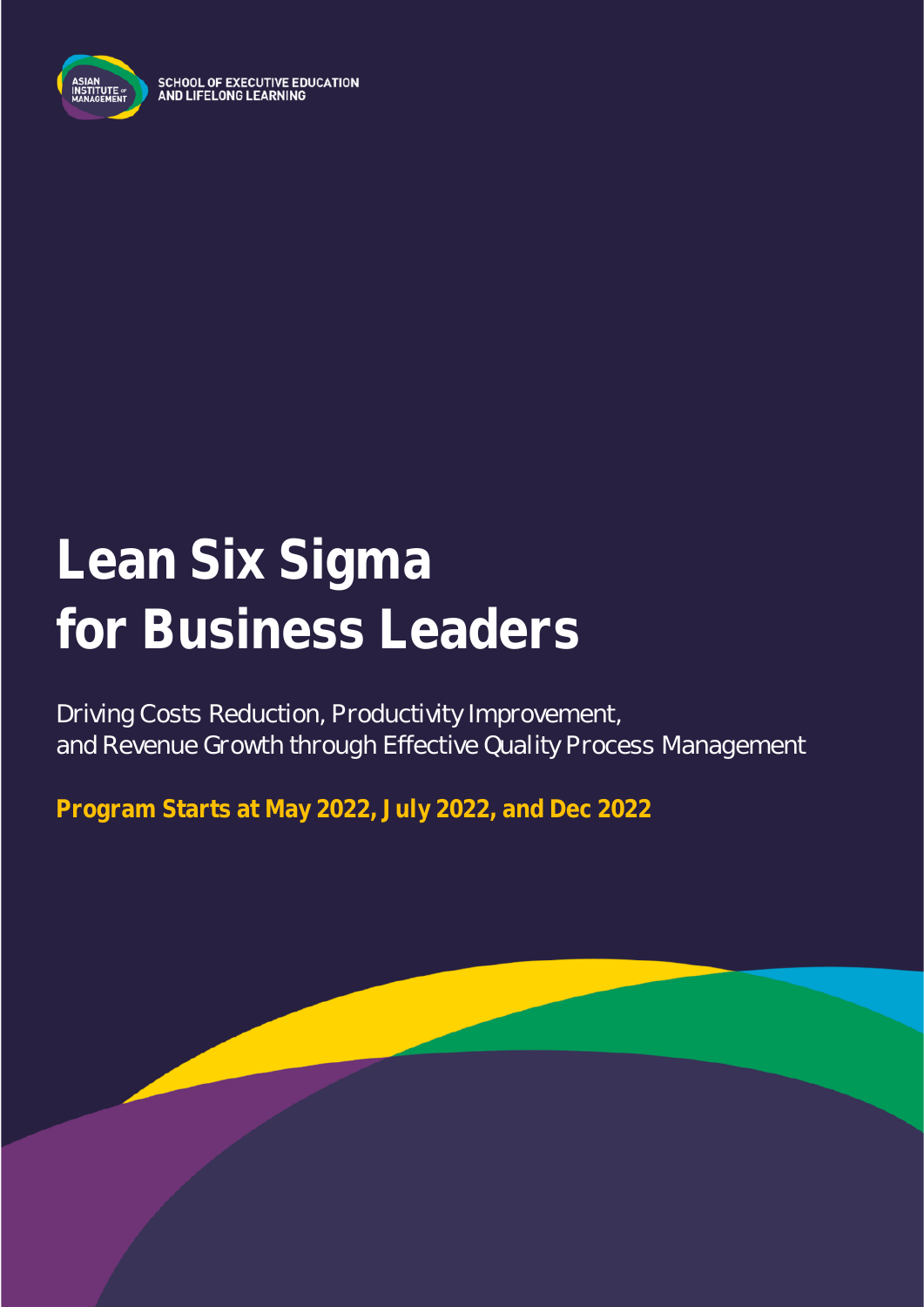

### **Lean Six Sigma for Business Leaders**

Driving Costs Reduction, Productivity Improvement, and Revenue Growth Through Effective Quality Process Management

Many organizations are doing their best to survive safely and economically during a pandemic. The organization depends on its leadership on how to react and to which direction it needs to go. During an economic crisis, cost reduction activities become a knee-jerk reaction. Cash becomes the king again. Tightening of the budget by reducing operational expenses, canceling external engagements, stopping training, and reorganizing the structure to minimize labor costs are everyday actions to free-up cash. These are done in good intention, but when it is poorly planned and executed, it may result in benefits but short-lived and may do more harm than good because of lack of customer focus and decreased service levels.

Lean Six Sigma (LSS) is a strategy that supports the short-term need of the organization to survive safely and to rapidly reduce cost and looking at long-term road to transform into an agile organization for high performance and sustainable growth. Lean Six Sigma is a marriage of two compelling leading-edge methodologies. Lean has been in existence since the post-war era focuses on waste reduction, and Six Sigma started since the late '80s, which focuses on output variation reduction. These two separate methodologies were combined as we enter the 21st century. Many companies subscribed to the LEAN principles and methods. More than 80% of the top 500 Fortune companies in the US are into Lean Six Sigma to drive cost reduction, productivity improvement, and revenue growth through effective quality management.

#### **PROGRAM OBJECTIVES**

- Understand how Lean Six Sigma (LSS) can improve business results in organizations
- How to focus on and prioritize initiatives using LSS
- Understand and apply the LSS way on Cost Reduction
- Develop deployment plans of LSS for sustainable growth

#### **WHAT YOU WILL LEARN**

- Assessment of the impact of the external environment to cost structure, revenue, and profitability
- Understanding the current business model
- Project selection and definition in the context of cost reduction
- Supplier Input Process Output Customer (SIPOC) Analysis
- Understanding the Voice of the Customer and Critical to Quality
- Value Stream Mapping Analysis
- Process WASTE elimination
- Cost of Poor Quality (COPQ)
- Process VARIATION and 5M possible causes
- The DMAIC Concept (Define, Measure, Analyze, Improve, Control)
- Different roles in Lean Six Sigma deployment

#### **KEY BENEFITS**

- Broaden leader perspective on implementing cost reduction initiatives
- Strengthen critical thinking and problem-solving skill
- Learn how to put into action a structured approach of problem-solving on an enterprise-level

#### WHO SHOULD ATTEND

This program is recommended for owners, CEOs, GMs, Managers, Supervisors, and other leaders of companies who would like to institute cost and operational efficiencies in the company. They can be in charge of managing and mitigating the economic impact of the pandemic crisis or exploring different solutions to solve problems around cost reduction, productivity improvement or driving revenue growth for the company.



#### **FOR INQUIRIES:**

School of Executive Education and Lifelong Learning, Asian Institute of Management Eugenio Lopez Foundation Building, Joseph R. McMicking Campus 123 Paseo de Roxas, Makati City Philippines 1229 [SEELL@aim.edu](mailto:SEELL@aim.edu) | +632 8892 4011 | www.aim.edu

#### **OVERVIEW PROGRAM SCHEDULE**

May 3, 5, 10, 12, 16, 2022 1:30 PM to 5:00 PM (GMT+08) on all dates

July 18, 21, 25, 28, Aug 1, 2022 1:30 PM to 5:00 PM (GMT+08) on all dates

Dec 5, 7, 9, 12 14, 2023 MWF 1:30 PM to 5:00 PM (GMT+08) on all date

#### **PROGRAM FORMAT**

Delivered online via live virtual interactive sessions in Zoom

#### **PROGRAM FEE**

PHP 25,000.00 or USD 500.00\* \*Based on USD 1 = PHP 50. The prevailing exchange rate at the date of payment may apply.

**Let us know if you are interested to avail of early bird/group discount or discuss payment terms.**

Post-Graduate Stackable Certificate: Operations Management, Leadership and Management = 1 Unit

#### **YOUR PROGRAM FACULTY**



**Edgar D. Flores** Adjunct Faculty Asian Institute of Management

To find out how you can participate, contact us at **SEELL@aim.edu** or visit<https://go.aim.edu/seellinquiries>

Download our latest program calendar at https://go.aim.edu/seellprogramcalend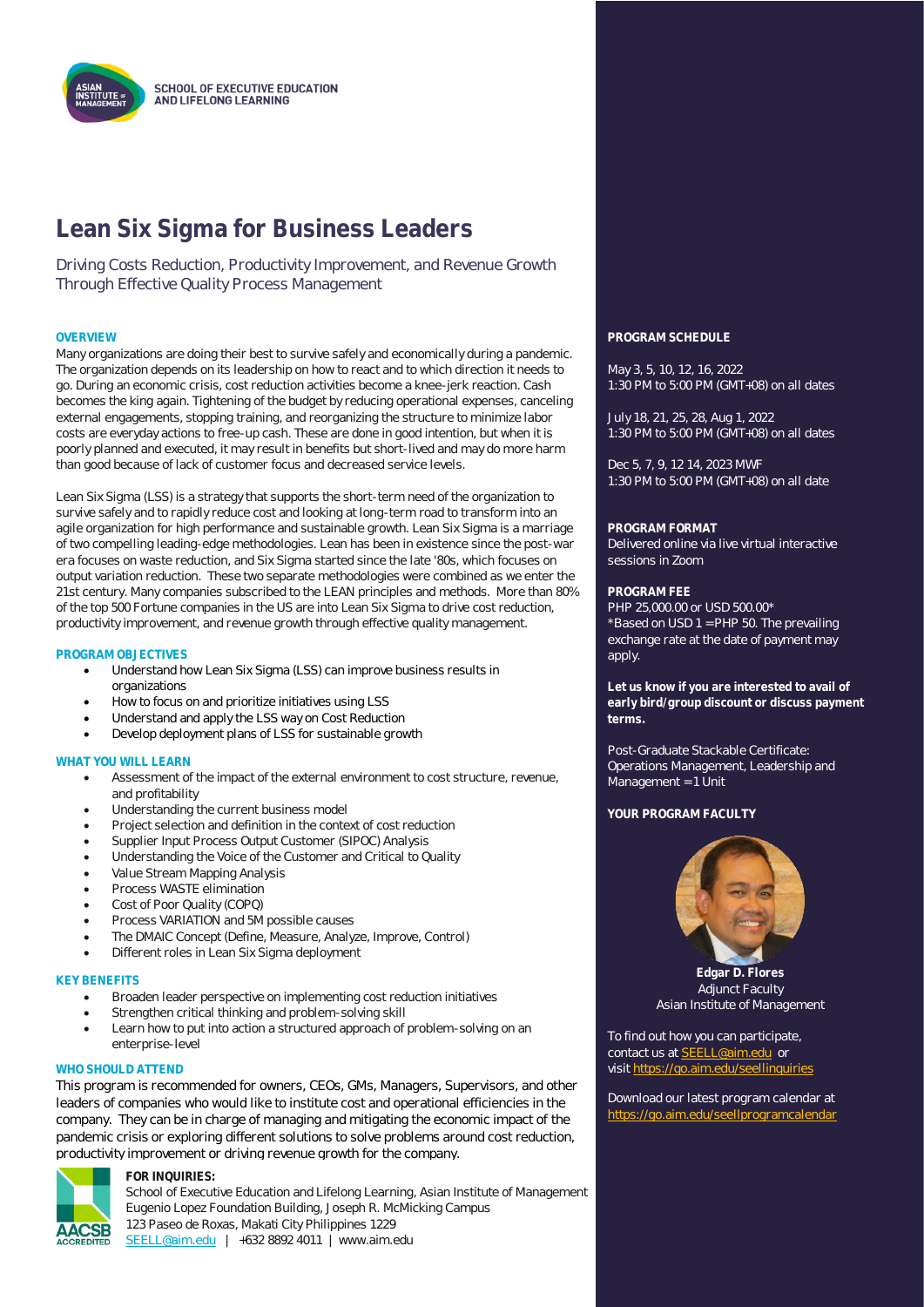

## **Your Program Faculty**



**Edgar D. Flores** Adjunct Faculty Asian Institute of Management

Ed Flores is a project manager, coach, consultant, trainer, leader and mentor of continuous improvement for many years in multi-national companies like in Mitsumi, Essilor, Pfizer and Shell with project experiences across various industries and functions like in manufacturing, BPO, pharmaceutical, finance, sales, marketing, operations, logistics, HR, IT and procurement.

A practicing Master Black Belt, Ed is instrumental in the deployment of continuous improvement program in Essilor-Optodev manufacturing plants, in Pfizer in all its commercial operations offices located in 13 countries of Asia, and in Shell in its finance operations also in Asia region. Apart from being an adjunct professor at AIM, Ed is also a Sr. Consultant of Kaizen Institute and the Founder-Managing Consultant of INNOSIGMA Consulting.



**FOR INQUIRIES:** School of Executive Education and Lifelong Learning, Asian Institute of Management Eugenio Lopez Foundation Building, Joseph R. McMicking Campus 123 Paseo de Roxas, Makati City Philippines 1229 [SEELL@aim.edu](mailto:SEELL@aim.edu) | +632 8892 4011 | www.aim.edu